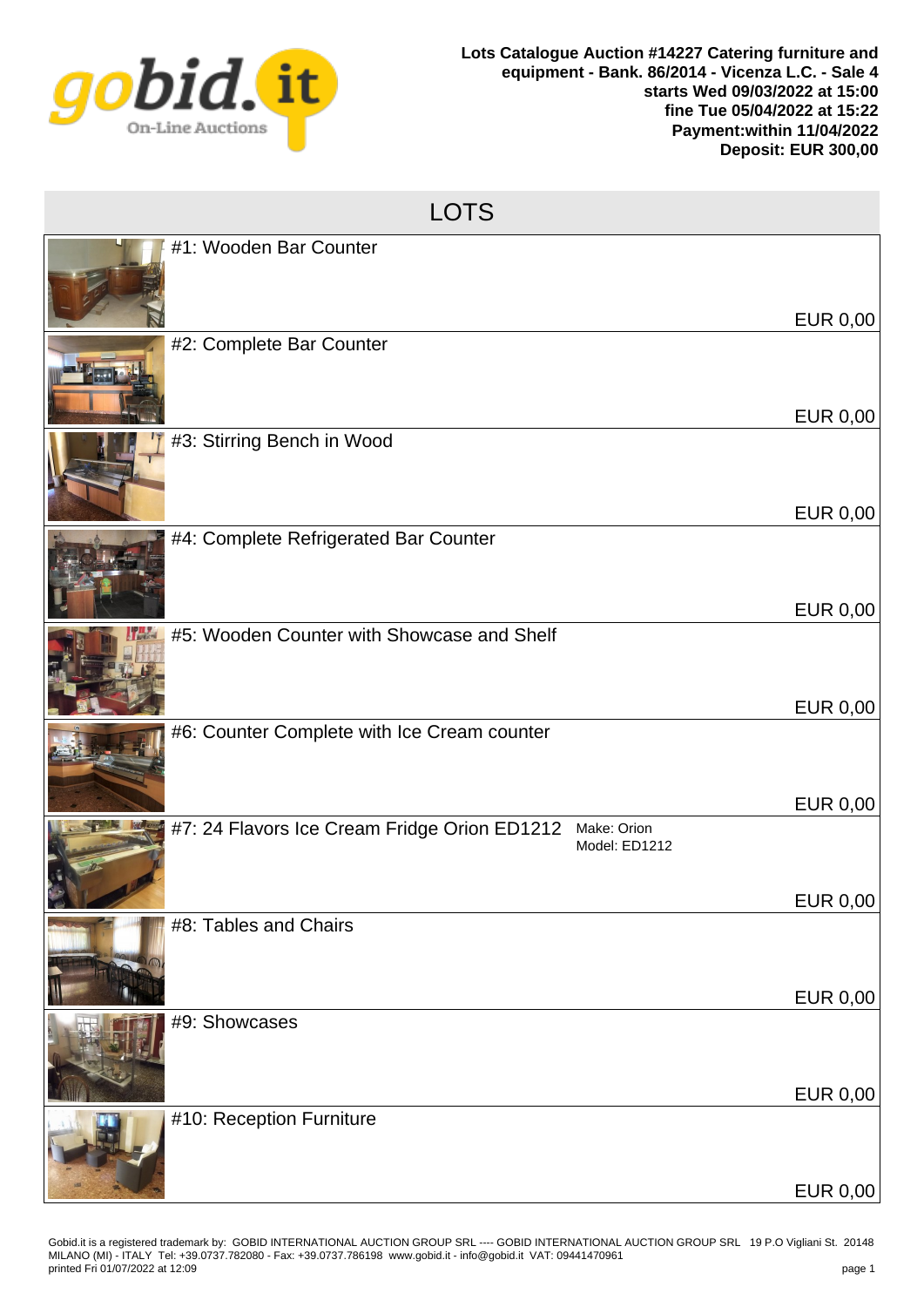

| #13: N. 2 Pizza Production Counters           |                 |
|-----------------------------------------------|-----------------|
| #14: Pizza Production Counter                 | <b>EUR 0,00</b> |
| #19: N. 3 Fryers                              | <b>EUR 0,00</b> |
| #29: N. 2 Hoists for Food and Blast Chiller   | <b>EUR 0,00</b> |
| #31: Catering Equipment - B                   | <b>EUR 0,00</b> |
| #33: Electronic and Computer Equipment        | <b>EUR 0,00</b> |
| #34: Lighting Equipment                       | <b>EUR 0,00</b> |
| #35: Furniture and Equipments for Restaurants | <b>EUR 0,00</b> |
| #40: Gazebos and Marquees                     | <b>EUR 0,00</b> |
| #42: Various Furniture                        | <b>EUR 0,00</b> |
|                                               | <b>EUR 0,00</b> |